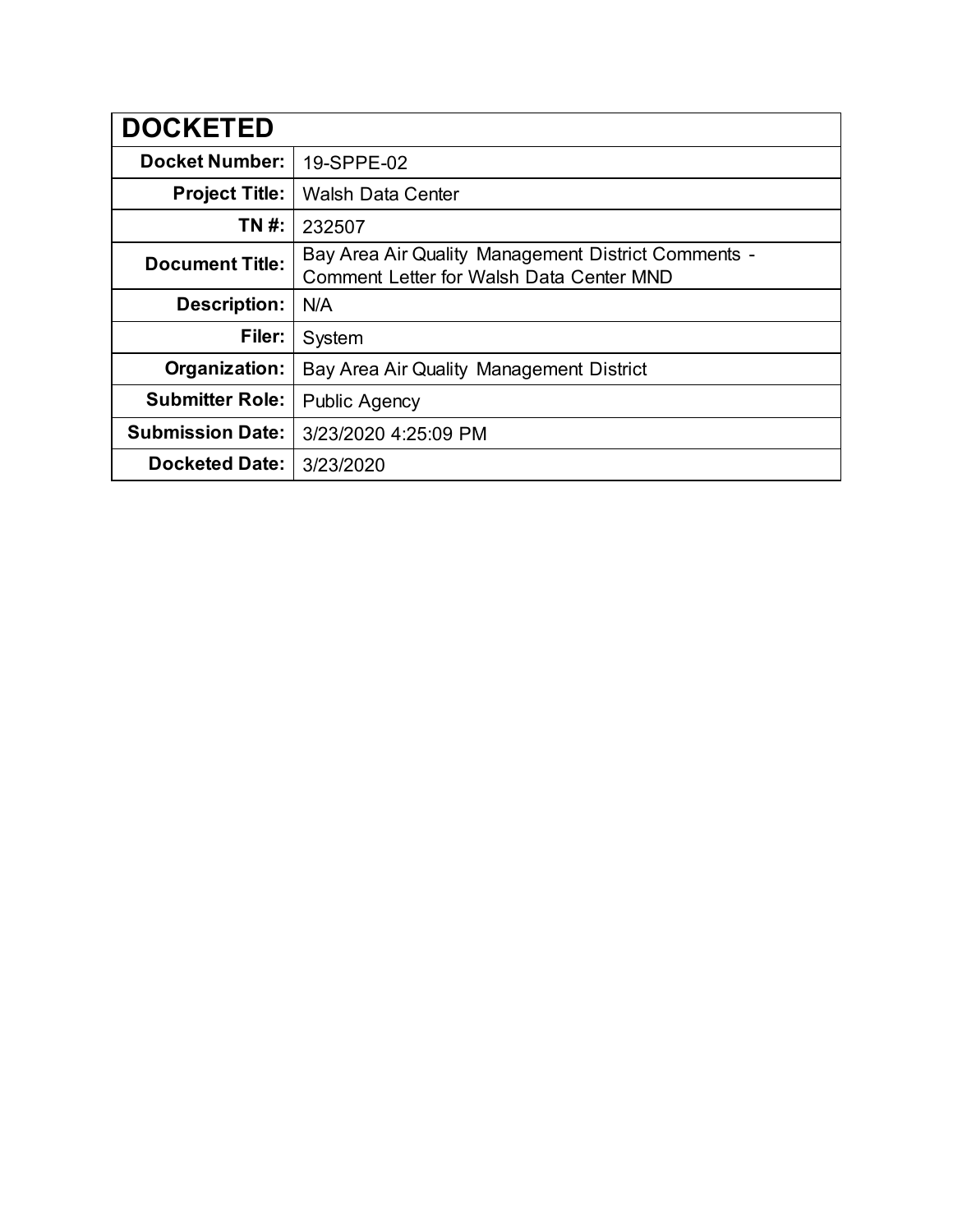*Comment Received From: Bay Area Air Quality Management District Submitted On: 3/23/2020 Docket Number: 19-SPPE-02*

## **Comment Letter for Walsh Data Center MND**

*Additional submitted attachment is included below.*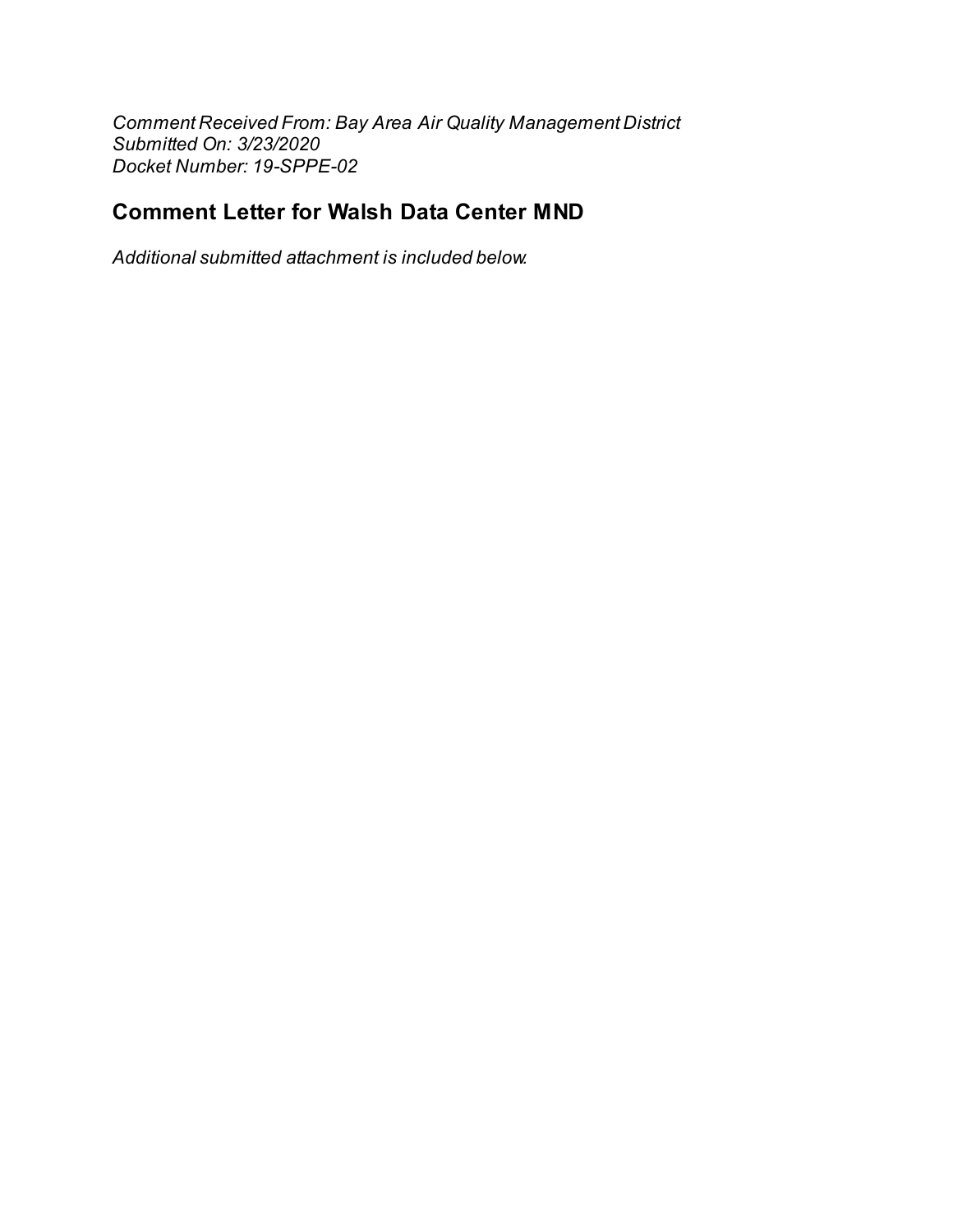

BAY AREA **AIR QUALITY** 

MANAGEMENT

DISTRICT

**ALAMEDA COUNTY** John J. Bauters Pauline Russo Cutter Scott Haggerty Nate Miley

**CONTRA COSTA COUNTY** John Gioia David Hudson Karen Mitchoff (Secretary) Mark Ross

> **MARIN COUNTY** Katie Rice

**NAPA COUNTY** Brad Wagenknecht

**SAN FRANCISCO COUNTY** *VACANT* Shamann Walton Tyron Jue (SF Mayor's Appointee)

**SAN MATEO COUNTY** David J. Canepa Carole Groom Davina Hurt

**SANTA CLARA COUNTY** Margaret Abe-Koga Cindy Chavez (Vice Chair) Liz Kniss

> (Chair) **SOLANO COUNTY** James Spering Lori Wilson

Rod G. Sinks

**SONOMA COUNTY** Teresa Barrett

Shirlee Zane

Jack P. Broadbent **EXECUTIVE OFFICER/APCO**

Connect with the Bay Area Air District:



March 23, 2020

Leonidas Payne Siting, Transmission and Environmental Protection Division California Energy Commission 1516 Ninth Street Sacramento, CA 95814

RE: Walsh Data Center Project – Initial Study and Proposed Mitigated Negative Declaration

Dear Mr. Payne,

Bay Area Air Quality Management District (Air District) staff has reviewed the Initial Study and Proposed Mitigated Negative Declaration (MND) for the proposed Walsh Data Center (Project). The project applicant, 651 Walsh Partners, LLC, proposes to construct a four-story, 435,050 square foot data center building and a back-up energy generating facility with a generation capacity up to 80 megawatts (MW) in the City of Santa Clara. As the lead agency, the California Energy Commission (CEC) can grant the project applicant a Small Power Plant Exemption if it finds that the proposed project would not create a substantial adverse impact on environment or energy resources. The Air District's comments focus on how CEC could enhance its CEQA analysis and minimize emissions from the Project and future proposed data centers. This project meets the Air District's current permit rules and regulations, yet we encourage CEC to promote the use of cleaner technologies as is feasible and practical.

## **Consistency With Long-Term State Climate Goals**

The greenhouse gas (GHG) emissions analysis in the MND estimates that the Project would generate 970 MTCO<sub>2</sub>e during construction, 2,313 MTCO<sub>2</sub>e per year for readiness testing and maintenance of the back-up generators, and 109,164 MTCO<sub>2</sub>e per year from operation of the data center (e.g., electricity use and other nonstationary sources). The MND concludes that the project's GHG emissions "would not be a 'cumulatively considerable' contribution under CEQA because they would conform with all applicable plans, policies, and regulations adopted for the purpose of GHG reductions; so, the maximum operation for [the Project's] non-stationary source GHG emissions (109,164 MTCO2e/yr) are determined to have less than significant impacts." The MND has not evaluated, disclosed, or discussed the Project's consistency with State policies requiring long-term reductions in emissions of GHGs, including the direction in Executive Orders B-55-18 and S-3-05 to respectively achieve carbon neutrality by 2045 and to achieve GHG emissions reductions equivalent to 80 percent below 1990 levels by 2050. *See Cleveland Nat'l*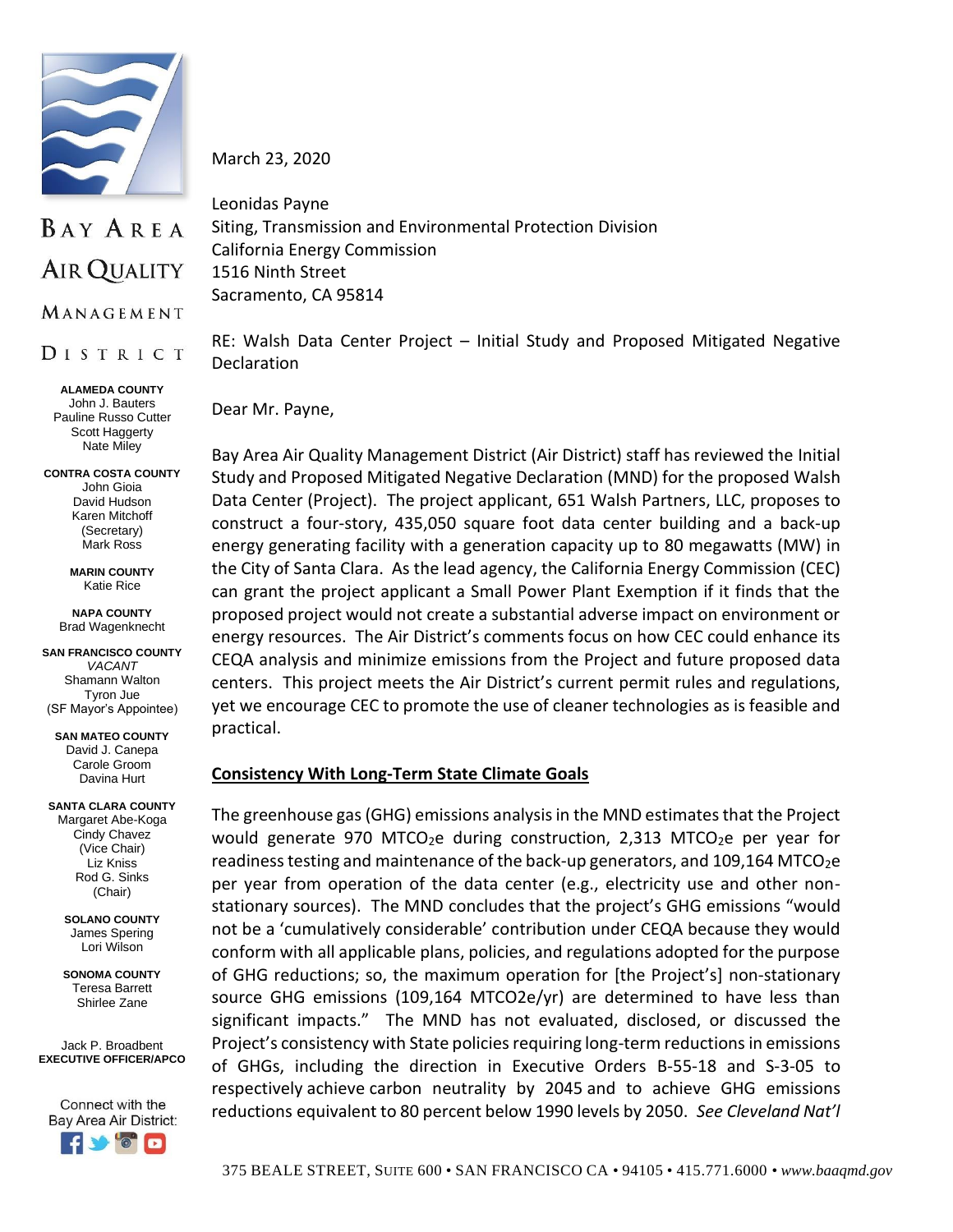*Forest Foundation v. San Diego Ass'n of Governments* (2017) 3 Cal.5<sup>th</sup> 497, 516 (CEQA analysis should "compare the [project's] projected greenhouse gas emissions … from 2020 through 2050 with the Executive Order's goal of reducing emissions to 80 percent below 1990 levels by 2050."). To address the Project's long-term impacts on GHG emissions, Air District staff recommends that CEC augment its GHG discussion to include an evaluation, disclosure, and discussion of whether the project will be consistent with these State policies.

## **Health Risk Assessment and Cumulative Toxic Air Contaminant Impacts**

The Air District's CEQA Guidelines for assessing cumulative health risk impacts recommend that a lead agency evaluate all sources of toxic air contaminants (TACs) within 1,000 feet of a proposed project to ensure that the cumulative health risk from the project plus other nearby sources will not exceed a PM<sub>2.5</sub> concentration of 0.8  $\mu$ g/m<sup>3</sup>, a chronic Hazard Index of 10, or a carcinogenic risk of 100 additional cancers per million exposed population. Air District guidance recommends expanding the project radius when large complex sources are nearby, such as the San Jose International Airport (SJC). The MND does not address cumulative health impacts, and Air District staff recommends that CEC include a cumulative TAC analysis. The CEC can contact the Air District to obtain guidance and available updated data.

## **Recommendations to Achieve Additional Emissions Reductions**

To the extent that a revised analysis concludes that the project's emissions would be cumulatively considerable, the project may need to incorporate mitigation measures to reduce emissions. Furthermore, even if the revised analysis does not conclude that the Project's emissions will be cumulatively considerable, the Air District encourages CEC to incorporate additional emissions reduction measures into its approval of the project. These recommended measures will help ensure that the Project's emissions impacts are reduced to the maximum extent possible, regardless of whether they are legally required to mitigate a significant impact.

The Air District provides the following recommendations for potential measures to further minimize emissions:

1. The MND identifies the predominant source of the Project's GHG emissions are from electricity use. Electricity would be provided by the city-operated, publicly-owned utility, Silicon Valley Power (SVP). Although SVP has a higher power mix of renewable energy sources than the Statewide power mix, the Project could significantly reduce GHG emissions by purchasing all its electricity from renewable sources. Specifically, Air District staff recommend that the Project join SVP's Santa Clara Green Power program and thus commit to purchase 100 percent renewable energy, or otherwise negotiate an electricity contract with SVP for 100 percent renewable energy.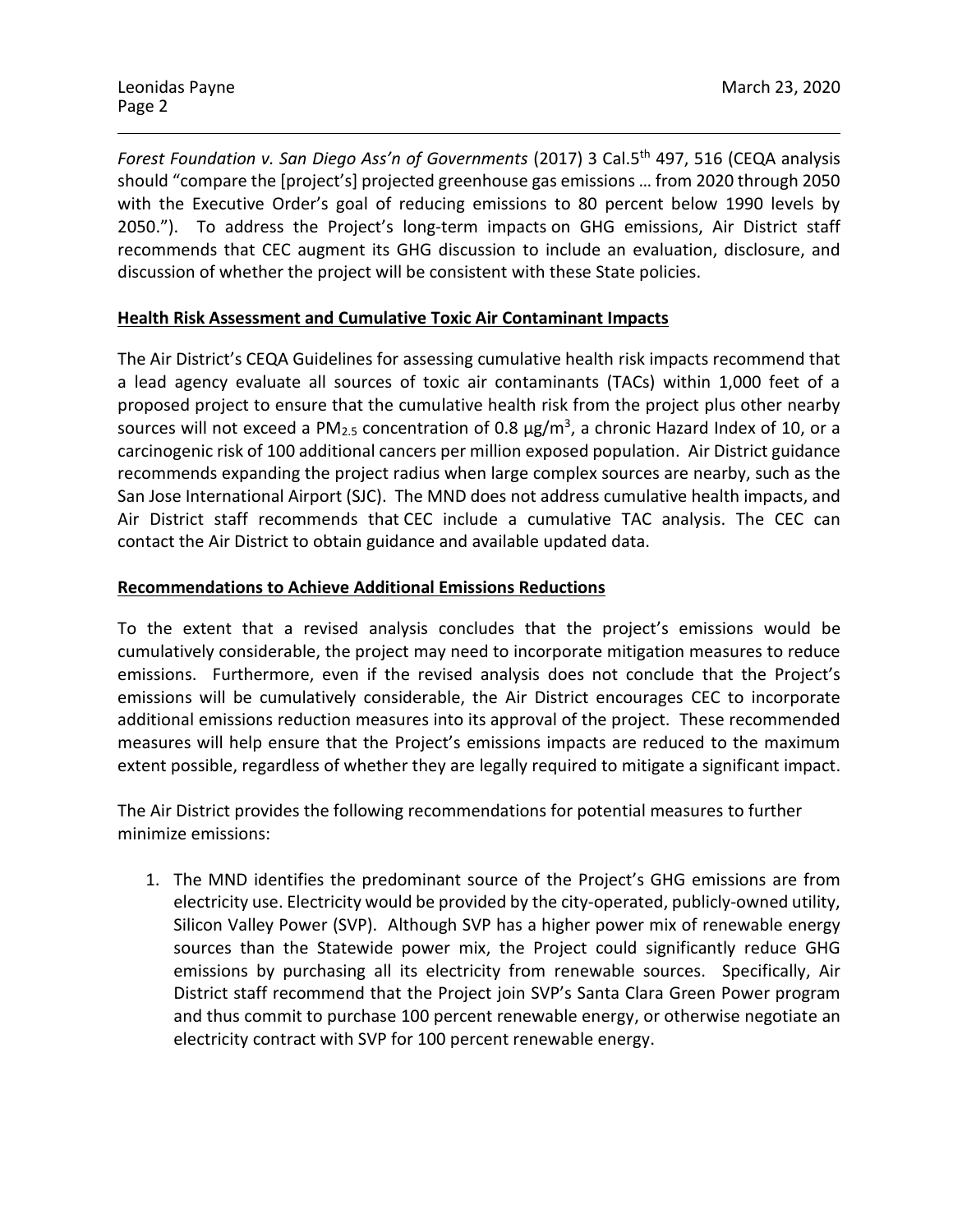- 2. Measure 2.3 in the City of Santa Clara's Climate Action Plan (CAP) calls for data centers to achieve a power usage effectiveness (PUE) rating of 1.2 or lower. Although the MND indicates that the Project is consistent with the CAP and is not required to achieve a PUE rating of 1.2 or lower based on its average rack power rating, the Air District recommends that the Project meet this standard since industry best practices indicate that a PUE of lower than 1.2 is achievable (e.g., Google Data Centers). Achieving lower PUE can be accomplished not only through improved efficiency design, but also through onsite generation of electricity. For example, the project applicant could install solar photovoltaic (PV) panels paired with battery storage, which aligns with CAP Measure 2.4 and could reduce the number of necessary diesel back-up generators.
- 3. According to the MND, the Project would include 33 Tier 2 diesel back-up generators, designed to provide 24 hours of emergency generation at full demand. These generators would use ultra-low sulfur diesel and comply with the Air District's permit requirements and Best Available Control Technology (BACT). At this time, data center projects using Tier 2 diesel back-up generators may be permitted by the Air District. However, to meet State and regional climate goals, the Air District encourages projects go above and beyond permitting requirements. In September 2018, the Air District launched Diesel Free by '33 to eliminate diesel emissions from our communities. Mayor Lisa Gillmor of the City of Santa Clara signed Diesel Free by '33 to pledge the City's commitment to cut diesel use to zero by the end of 2033. To this end, the project applicant could consider using the cleanest available technologies such as solar battery power, fuel cells, or Tier 4 generators.

Lastly, Air District staff strongly recommends that CEC work with SVP, the City of Santa Clara, the Air District, and the project proponents for this and similar proposed data center projects to explore alternative options to reducing GHG emissions. For example, the Air District awarded a Climate Protection Grant of \$300,000 to SVP to conduct a pilot project to demonstrate the viability of replacing data center back-up diesel generators with electric energy storage systems, and CEC has previously provided Electric Program Investment Charge (EPIC) awards for data center microgrids. We also encourage proponents of the Project and future data centersto seek available grant funding for zero-emitting alternatives to diesel back-up generators.

Air District staff is available to assist CEC in addressing these comments. If you have any questions or would like to discuss Air District recommendations further, please contact Josephine Fong, Environmental Planner, at (415) 749-8637 or [jfong@baaqmd.gov,](mailto:jfong@baaqmd.gov) or Jakub Zielkiewicz, Advanced Projects Advisor, at (415) 749-8429 or *jzielkiewicz@baagmd.gov.*